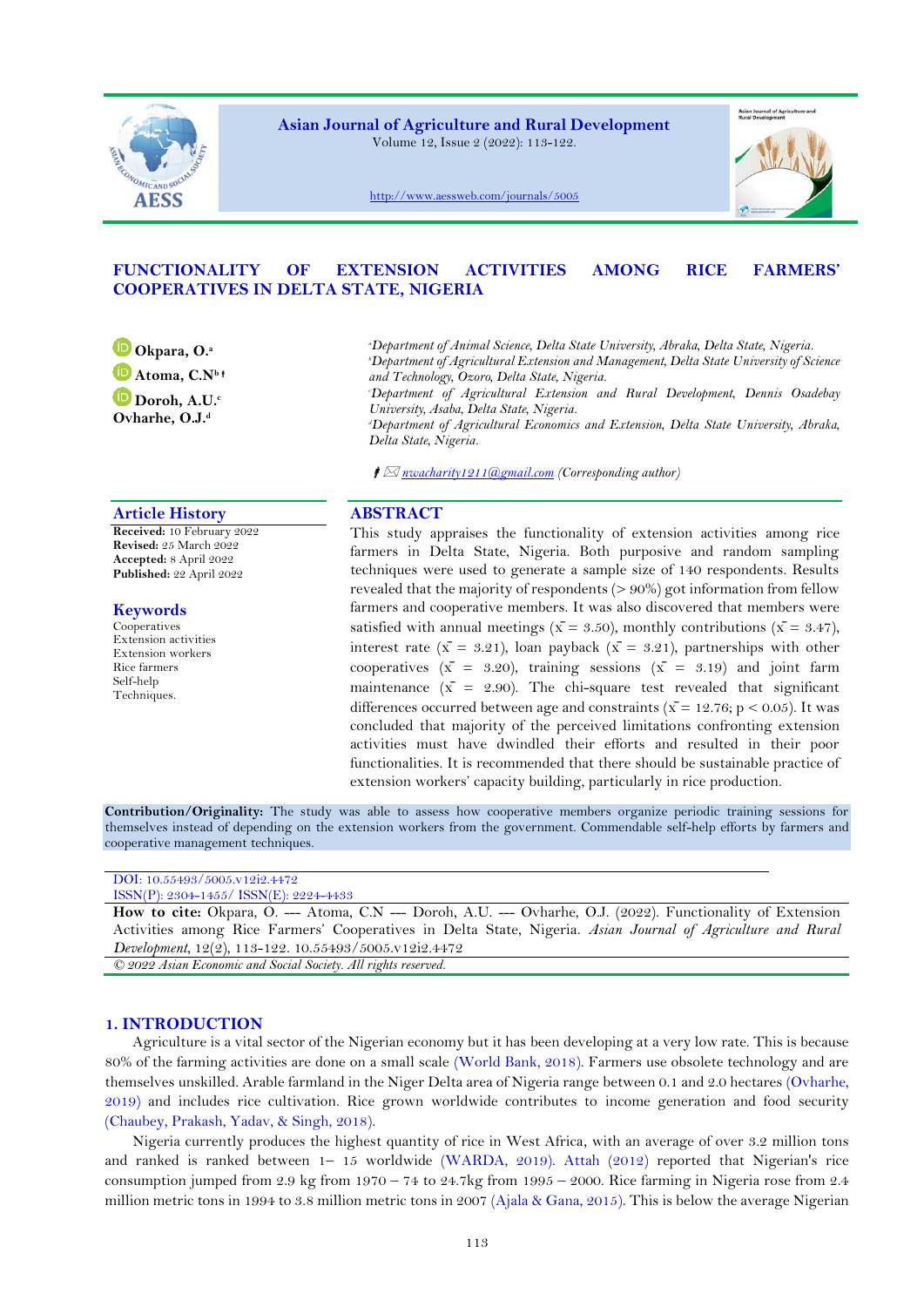rice demand of 7 million tons of rice per year representing 9% of caloric intake [\(Russon, 2019\)](#page-9-3). Across the African continent, according to the African Development Bank, about \$35 billion is expended on rice imports per annum [\(Russon, 2019\)](#page-9-3).

Rice is an increasingly imperative crop in Nigeria. It is easy to harvest and prepare for sale, and for household consumption. To meet the increasing demand, milled rice was introduced to bridge the gap between the domestic demand and supply with various implications on the Nigerian economy [\(USDA, 2019;](#page-9-4) [WARDA, 2019\)](#page-9-2)[. Ajala and Gana](#page-8-2)  [\(2015\)](#page-8-2) reported that the country has five different rice environments or ecologies and potential land space for rice farming of between 4.6 and 4.9 million hectares. Only 1.8 million hectares (37%) of the 4.9 million hectares of Nigeria's total land mass of 120 million hectares is cropped by rice farmers. The sustainability of rice farming is being endangered by a combination of deteriorating soil fertility and increasing difficulties caused by pest- related diseases and weeds. Lack of knowledge on how to add value through appropriate storage processing and marketing also impedes rice production [\(Longtau, 2003;](#page-8-3) [Tonukari, 2004\)](#page-9-5). [Bello \(2010\)](#page-8-4) stated that the goal of increased output can be attained by establishing functional cooperative societies in different areas of the community. Paddy rice is very also useful in animal feed production [\(Okpara, 2020\)](#page-9-6).

Cooperatives can provide an economic boost to the community; however, they remain unpopular in Nigeria. Recently, employee cooperatives have started to gain momentum among the employed populace, who are unable to save portion of their income for future expenses. Until now, a cooperative society is seen to be an association for farmers, small traders and other very low-income earners. This drives home the issue of why quite a number of cooperative farmers are located in the southern part of Nigeria. Few farmers have knowledge of what a cooperative is, and its modals and functions in economic growth as a driving force for both large businesses and a robust government [\(Zopounidis, Kalogeras, Mattas, Van Dijk, & Baourakis, 2014\)](#page-9-7).

Cooperatives epitomize a strong, lively and economic alternative designed to meet people's common needs. They are based on the powerful idea that groups and individuals can achieve targets together that none of them could achieve alone. Over a century, it has remained a means for people to exercise a level of control over their standard of living. They enable the attainment of grassroots and economic targets in a progressively competitive economy [\(Rural Finance](#page-9-8)  [and Investment \(RFI\), 2019\)](#page-9-8).

The support of credit associations in Nigeria is essential due to the increased rate of poverty and lack of loanable finance [\(Ewubare, Aiie, & Akekere, 2008\)](#page-8-5). According to Nigeria's most recent Living Standards Survey published in 2006 by Nigeria's National Bureau of Statistics, the poverty situation is serious and unemployment increasing steadily. [Todaro and Smith \(2003\)](#page-9-9) opined that poor people's marginal savings, when observed from a holistic point of view, are not small; this high volume of savings poor people who usually constitute the target group of co-operatives can be overhauled and empowered into greater productivity.

Extension activities to rice are primarily concerned with imparting agricultural know-how to farmers who apply this knowledge gained from agriculture-related research as well as speaking about their difficulties to researchers or government agencies [\(Erie, 2009\)](#page-8-6). Erie also noted that agricultural extension is an educational procedure designed for farmers to allow them to accept enhanced practices and by so doing increase their standard of living through their own efforts and using their own resources. Extension agents are described as major tools in the implementation of various projects designed by the Delta State Agricultural Rural Development Association (DARDA) in Nigeria to expand agricultural production and revenue for rural farmers [\(Agumagu & Nwaogwugwu, 2006\)](#page-8-7). [Attah \(2012\)](#page-8-1) emphasized that good quantity and quality of rice production is critical to ensuring food security. He further stated that rice is a significant crop whose surplus production would lead to export and thus attract foreign exchange earnings and consequently play a fundamental role in economic growth. Farmers' cooperatives are instituted by people in agreement to attain specific targets in business and are guided by extension workers [\(Khan, 2017\)](#page-8-8). Cooperatives also offer cost effective services to one other and the general public and prevent exploitation of members through self-help projects and agricultural development.

[Daokinal \(2005\)](#page-8-9) mentioned many agro-allied challenges associated with rice farmers, such as the high cost of improved varieties (mostly for rice), the high cost of inorganic fertilizer, and the high cost of agrochemicals. Again, a positive return to extension services arises because an extension system supports farm investors to be resilient in agribusiness regardless of business success or failure [\(Nguyen, 2020;](#page-9-10) [Ovharhe, 2020\)](#page-9-11). Sadly, the ecology is not being harnessed to its fullest potential, hence the need to offer various self-help resources for rice farmers.

The challenge is that many people do not participate in cooperative activities. To this end, perceived gaps existing between extension activities and rice farmers will be bridged using the following questions to gather data: What are the socioeconomic characteristics of rice farmers? What are the prevailing extension activities among rice farmers? Do rice farmers avail of self-help resources? What are the management techniques used by cooperatives? What are the problems facing the extension agents?

These research questions guided the specific objectives to:

- i. Describe the socioeconomic characteristics of rice farmers.
- ii. Appraise the extension activities among rice farmers.
- iii. Introduce various self-help resources for rice farmers.
- iv. Examine the various cooperative management techniques.
- v. Determine the constraints facing extension activities.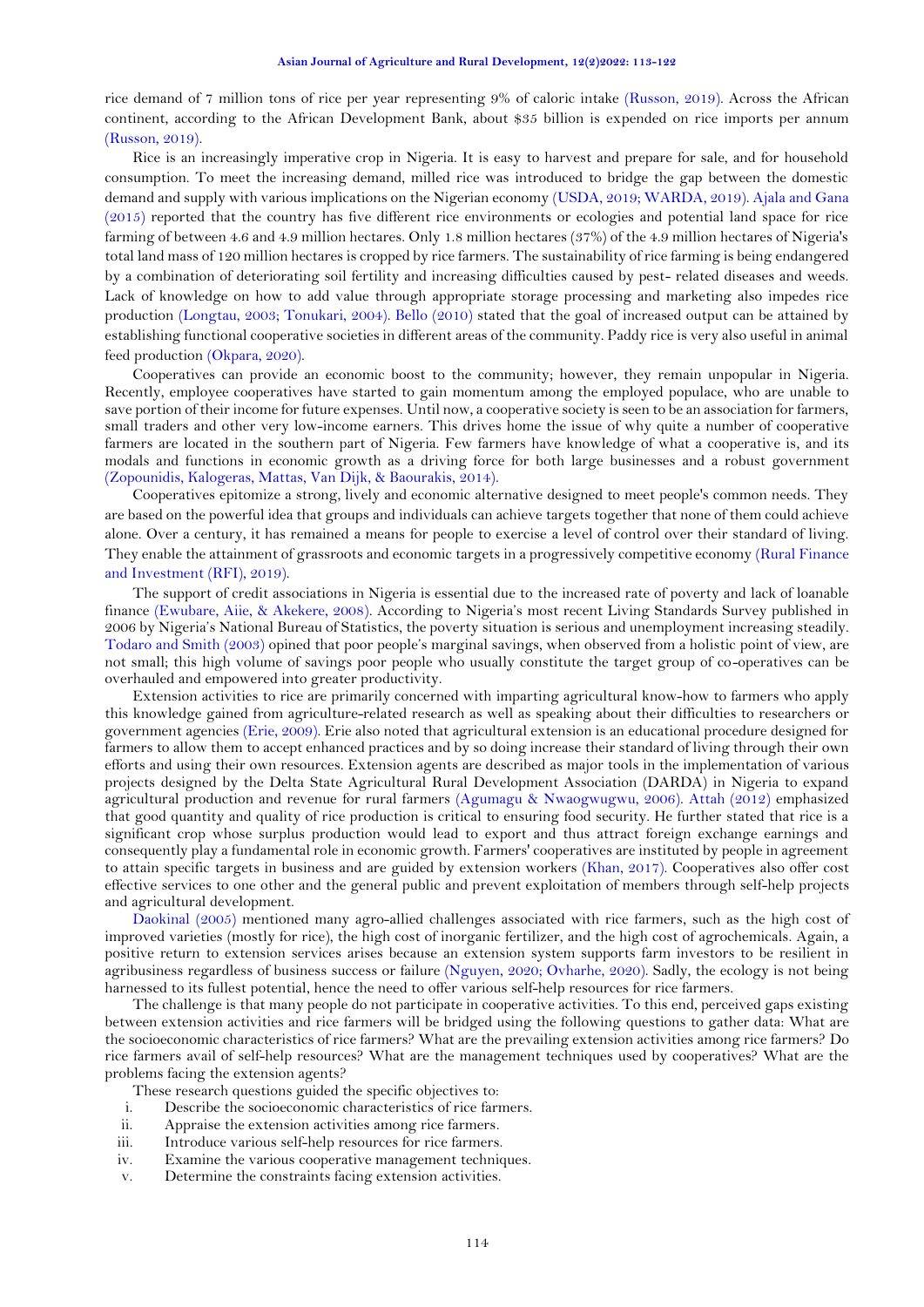### *1.1. Conceptual Framework for the Study*

The conceptual mechanism for extension activities among rice farmers is typified in a tripartite model. On the first side are the basic agricultural extension activities, which are summarized into extension visits, distribution of farm inputs/assets, and capacity building. On the second side is cooperative management techniques that comprise members' mobilization, participation in rice farm project decision making, designing, planning, implementation, supervision and leadership directions. On the third side there are environmental components embracing the natural, social, capital, financial and governmental resources. These three pillars make up the tripartite paradigm for rice farmer cooperatives and extension activities (see [Figure 1\)](#page-2-0). The nucleus of these three pillars is the rice farmer, who is the central player and consequently affected by the positive or negative actions as indicated by three in-flow arrows separately. If a farmer is positively impacted by these tripartite pillars, they will potentially bring positive behavioral change, which will lead to an increase in productivity in rice farming among cooperative members and vice versa. Thus, behavioral changes of rice farmers (B) is a function of agricultural extension activities (E), cooperative management techniques (C) and environmental components (En).

Mathematically, this could be expressed as:

$$
B = F(E + C + En)
$$

Any slight changes in the respective attributes of the entities in parentheses must affect the farmers' behavior (B) in terms of an increase or decrease in productivity.



**Figure 1.** Tripartite paradigm for farmers' cooperative and extension activities.

# <span id="page-2-0"></span>**2. MATERIALS AND METHODS**

#### *2.1. Study Area*

The study was conducted in Delta State between October 2018 and May 2019. Delta State is positioned within longitudes 5<sup>°</sup> 50` and 6<sup>°</sup> 45` east of the Greenwich Meridian and latitudes 5<sup>°</sup> 25` and 6<sup>°</sup> 30` north of the equator [\(C-](#page-8-10)[GIDD, 2016\)](#page-8-10). It is an agrarian and oil mineral state.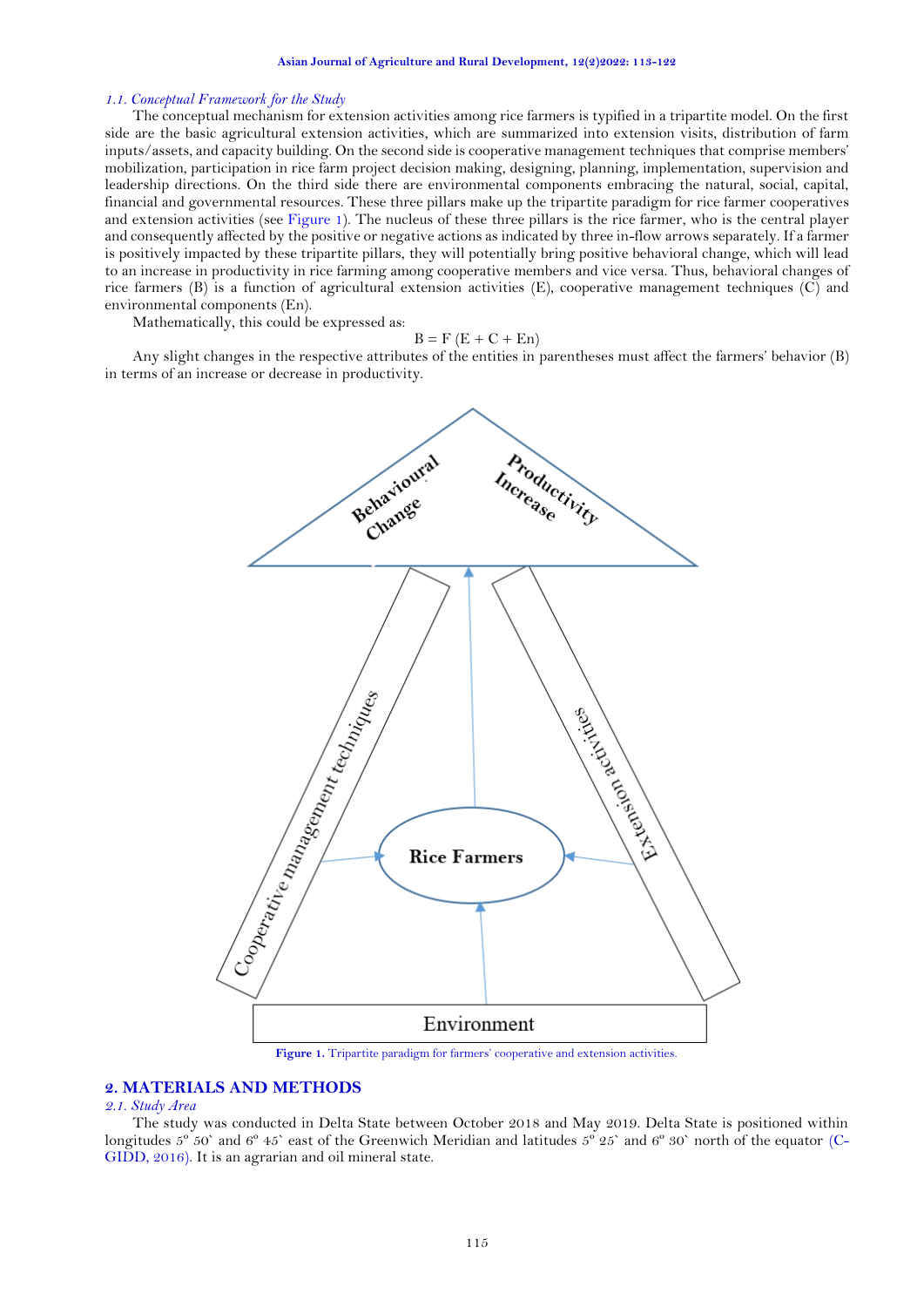#### *2.2. Sampling Procedure*

<span id="page-3-0"></span>A two-stage sampling procedure was used for sample selection. Purposive sampling was used in the selection of the six available rice farmers' cooperative societies from the Delta North Agricultural Zone across six local government areas (LGAs) (Oshimili North, Aniocha North, Ika Northeast, Ndokwa East, Ndokwa West and Ukwani) where rice is mostly grown. Next, simple random sampling was used to select a minimum range of 20–25 respondents from each cooperative society per LGA. This brought a total useable sample size of 140 respondents (se[e Table 1\)](#page-3-0). Data collected for this study was obtained with the use of a semi-structured and validated questionnaire designed with stated objectives and interview schedule**.** 

| S/N            | <b>LGA</b>     | <b>Rice Farmers</b> |
|----------------|----------------|---------------------|
|                | Oshimili North | 25                  |
| $\overline{2}$ | Aniocha North  | 24                  |
| 3              | Ika Northeast  | 22                  |
| $\overline{4}$ | Ndokwa East    | 25                  |
|                | Ndokwa West    | 21                  |
|                | Ukwani         | 23                  |
| Totals         | 6              | 140                 |

| <b>Table 1.</b> A two-stage sampling procedure for a sample size of 140 respondents. |  |
|--------------------------------------------------------------------------------------|--|
|--------------------------------------------------------------------------------------|--|

**Source:** Field survey.

# *2.3. Instrument Validation and Reliability*

The instrument for data collection was subjected to face and content validity, which accounts for the degree of accuracy of the instrument items. The reliability test was designed with test-retest reliability, which accounts for the degree of consistency of the instrument items using a micro test sample of 60 questionnaires distributed to the same respondents twice with an interval of two weeks [\(Odili & Ajua, 1995\)](#page-9-12). The Pearson product-moment correlation coefficient (r) was used, and the correlation formula used for the test-retest is as follows:

$$
\frac{N \sum xy - (\sum x) (\sum y)}{N \sum x^2 - (\sum x)^2 \prod N \sum y^2 - (\sum y)^2 \prod}
$$

Where:

 $r =$  correlation coefficient.

 $x =$  first administration.

y = second administration.

 $N =$  sampled number of respondents.

 $r=$ 

 $\Sigma$  = summation.

**Note:** The external reliability of the sampled result using the test-retest is i[n Table](#page-3-1) 2.

#### *2.3.1. Correlation Results*

<span id="page-3-1"></span>There was a positive and significant correlation between the two variables (X and Y), where  $r = 0.719$ ,  $p \le 0.001$ , and  $n = 60$  (see [Table 2\)](#page-3-1). There is a high degree of relationship between the first administration of the questionnaire (X) and the second administration of the questionnaire (Y) after an interval of two weeks.

| <b>Table 2.</b> Correlation results on external validity of sampled result using test retest $(n = 60)$ . |                     |          |          |  |
|-----------------------------------------------------------------------------------------------------------|---------------------|----------|----------|--|
| Variable                                                                                                  |                     |          |          |  |
|                                                                                                           | Pearson Correlation |          | 0.719    |  |
| $\mathbf{X}$                                                                                              | $Sig. (2-tailed)$   |          | $0.000*$ |  |
|                                                                                                           |                     | 60       | 60       |  |
|                                                                                                           | Pearson Correlation | 0.719    |          |  |
|                                                                                                           | Sig. $(2$ -tailed)  | $0.000*$ |          |  |
|                                                                                                           |                     |          | 60       |  |

**Note:** Correlation is significant at \*p < .001.

#### *2.4. Measurement of Variables*

The socioeconomic variables measured are gender, marital status, and income in Naira.

To gather further information, farmers were asked about relevant issues based on 'yes' or 'no' responses. If yes, the respondents were asked to state the number of extension contacts in the last month, quarter or year (measured by the number of times they had contact using a range of responses: 0–1 time, 2–3 times, 4–5 times, or others as applicable). Regarding training activities for rice farmers by extension agents, respondents were asked to indicate whether

they had received training in the last two years, and this was recorded at a nominal level as 'yes' or 'no'. Again, 'yes' and 'no' were used for the distribution of farm inputs/assets, establishment of demo-plots, project

monitoring and evaluation, and self-help efforts by rice farmers with relevant questions (where  $1 = yes$ , and  $0 = no$ ). To examine the strength of various cooperative management techniques applied by farmers, data collected were analyzed using a four-point Likert type scale ( $4 =$  Strongly Agree,  $3 =$  Agree,  $2 =$  Disagree,  $1 =$  Strongly Disagree,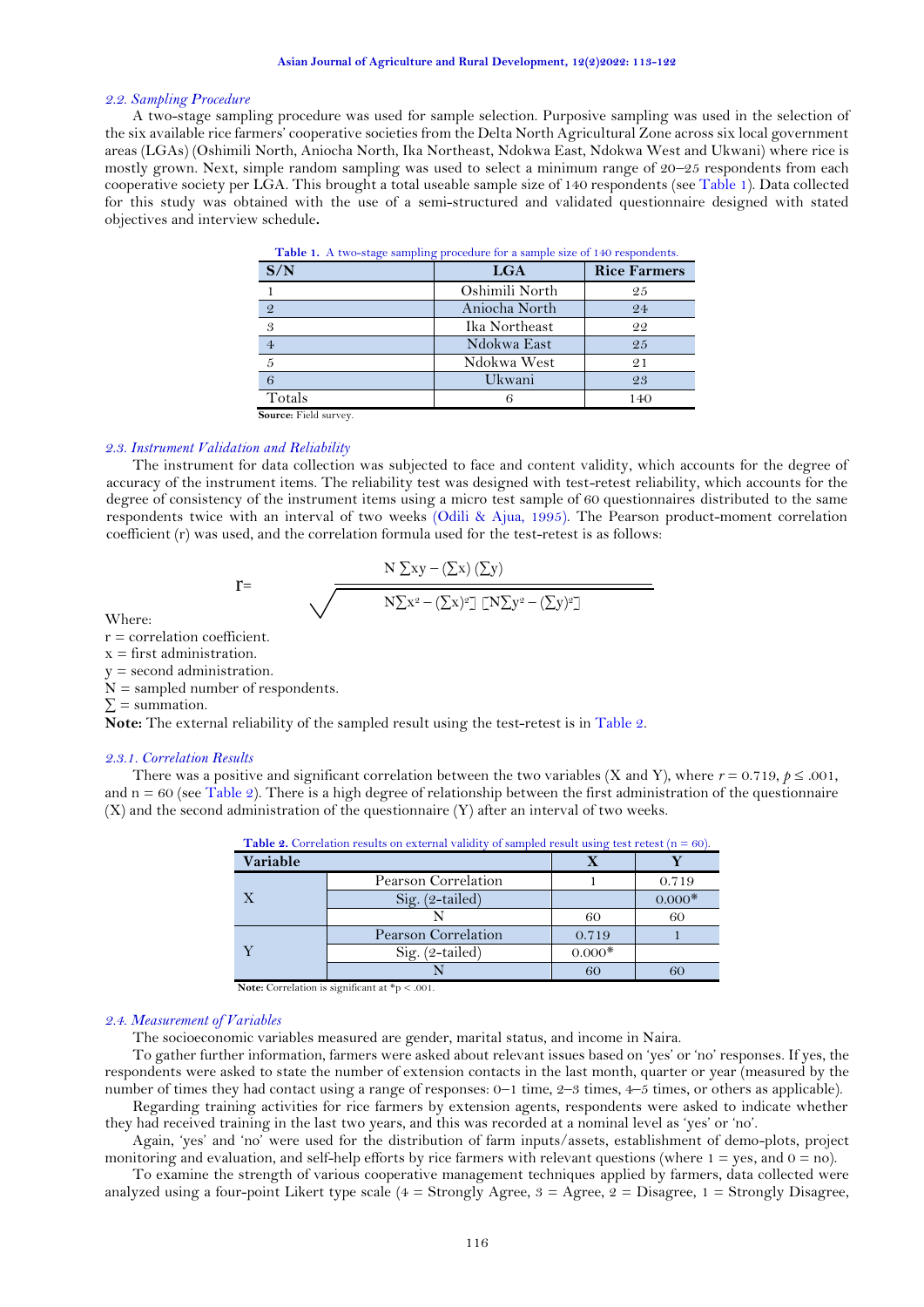#### **Asian Journal of Agriculture and Rural Development, 12(2)2022: 113-122**

with a cut-off point of 2.5 for decision making). Values greater than or equal to 2.5 were considered strong cooperative management techniques and values less than 2.5 were considered invariably weak cooperative management techniques.

Similarly, regarding constraints related to extension activities perceived by the farmers, respondents were asked to state perceived limitations in conducting extension activities using a three-range scale (where  $1 =$  not serious,  $2 =$ serious, and 3 = very serious, with a cut-off point of 2.0 for decision making)**.** Values greater than or equal to 2.0 were considered serious constraints and values less than 2.0 were considered invariably weak constraints. The index value (x) of constraints was also determined, where  $0 < x \leq 1$ .

### *2.5. Hypothesis Testing*

*Ho: There is no relationship between constraints experienced by rice farmers and some selected socioeconomic traits. This was addressed using a chi-square test based on the formula below (as applied by [Tudor, Mihai, and Condei \(2014\)](#page-9-13)).*

The formula for Chi square is:

$$
\chi_c^2 = \sum \frac{(O_i - E_i)}{E_i}
$$

where:

 $c =$  degrees of freedom

 $O =$  observed value(s)

 $E =$  expected value(s)

The stated methodology guided the research meaningfully.

### **3. RESULTS AND DISCUSSION**

#### *3.1. Socioeconomic Characteristics of Respondents*

[Table 3](#page-4-0) presents the frequency distribution of the socioeconomic characteristics of rice farmers. The mean age of the respondents is 47 years, which suggests that majority of rice farmers in the study area are of a relatively energetic age. However, the youth category (< 40 years) comprised relatively few peopl[e.Ovharhe, Emaziye, Yarhere, and](#page-9-14)  [Enegesele \(2021\)](#page-9-14) lamented the poor attitude of youths towards agriculture as a result of migration. About 65.7% of the respondents were male, while 34.3% represented the female farmers. According to [Imolehin and Wada \(2000\)](#page-8-11), the male dominance in this particular occupation might be due to the laborious nature of rice farming operations from tillage through to management, which their female counterparts cannot easily undertake.

Regarding marital status, the majority (93.6%) of the respondents were married, which suggests that there may be high demand for food and additional income as family size increases.

Based on the number of years spent in school, 57.1% of the respondents had 11–16 years of education. This implies that most rice farmers are educated and can understand and apply agricultural extension. This is confirmed by the findings of [Ovharhe \(2019\)](#page-9-1), who ascertained that the more educated farmers are, the more receptive they are to agricultural information and applicability.

The majority (79.3%) of the respondents had  $2-3$  hectares of farmland, while 10.0% of the respondents had  $4-5$ hectares. The average farm size of rice farmers in the study area was 2.3 hectares, which reflected upon their average *annual farm income* ( $\neq$  175, 000.00). This implies that they are small-scale farmers. [Achoja and Nwokolo \(2021\)](#page-8-12) opined that small-scale farmers need credit support from financial institutions to expand their farming activities. This discovery is also in agreement wit[h Ovharhe \(2019\)](#page-9-1), who asserted that the average farm size of farmers in some Niger Delta States is between 2–3 hectares.

As indicated in [Table 3,](#page-4-0) the primary sources of information were through fellow farmers (97.9%), friends and neighbors (97.1%), and cooperative societies (92.9%). This result is in agreement with the findings of [Yahaya and](#page-9-15)  [Omokhafe \(2001\)](#page-9-15), who reported that social interaction will enhance diffusion of information among farmers.

#### <span id="page-4-0"></span>*3.2. Extension Activities to Farmers*

The results i[n Table 4](#page-5-0) show the various extension activities of farmers over the past year. They reveal that 24.29% of the farmers were visited by extension agents. This implies that about 75% were not visited. About 15.00%, 13.57%, 11.43% and 10% of the farmers had received training, farm input support, demo plot establishment, and focus group discussions, respectively. In the same vein, 7.86% and 0% of farmers attended monthly extension meetings and agricultural exhibitions, respectively. These are indicators of very poor agricultural extension activities among rice farmers.

[Agbamu \(2005\)](#page-8-13) suggested that the ratio of extension agents for farmers is insufficient in Nigeria. This was confirmed by the values i[n Table 3,](#page-4-0) which indicate that only 25.7% of respondents obtained information from extension workers. The summarized average for extension activities in the past year was 11.74%, which is very poor. On the contrary, [Ovharhe \(2016\)](#page-9-16) reported that cassava farmers (52%) benefited from the activities of extension workers in Delta State. This is true to reality since the volume of cassava production is far higher than rice in the same state. [Okpara \(2020\)](#page-9-6) reported the need for frequent training of extension agents in Delta State to improve the quality of extension advice given to farmers.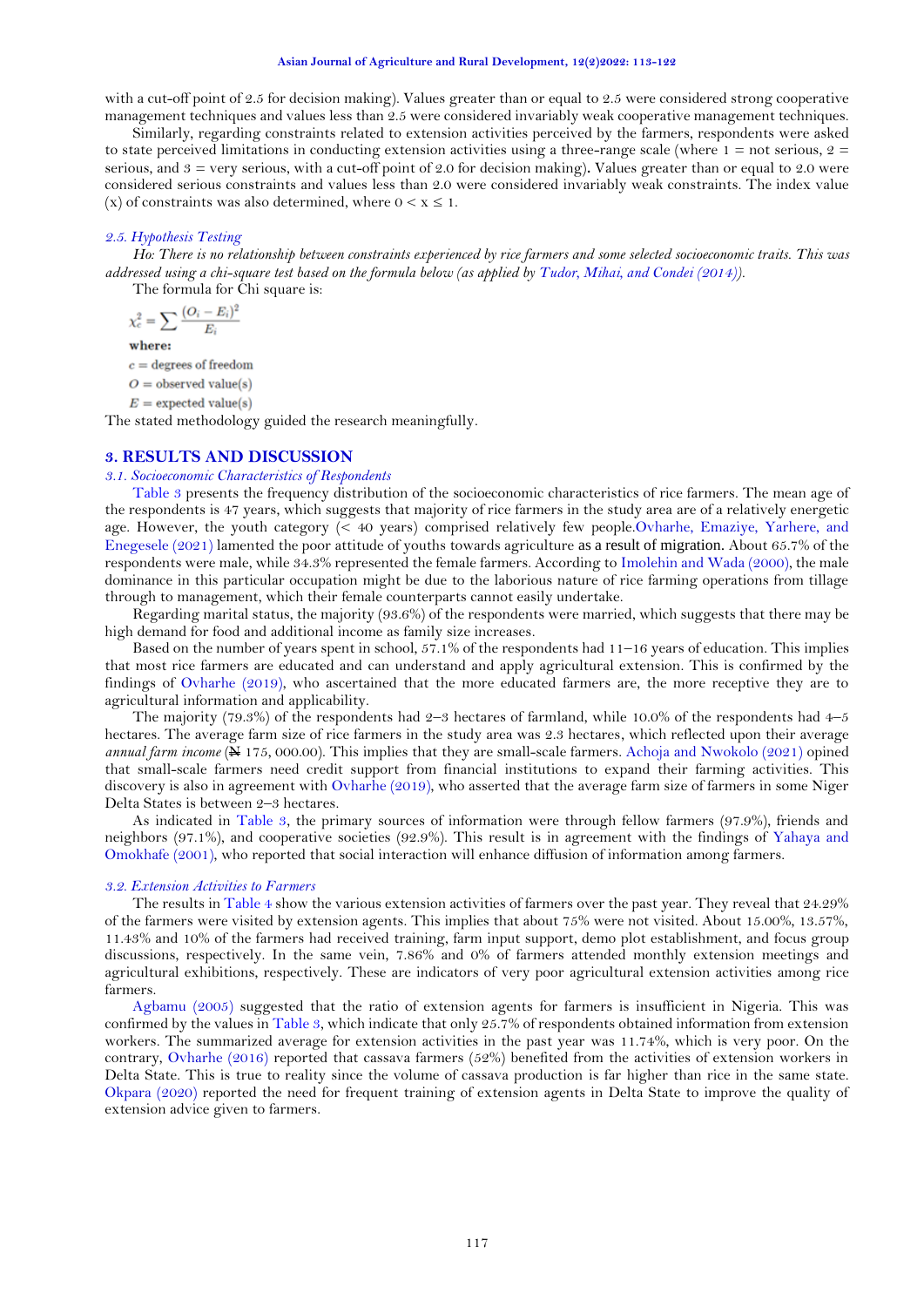|  |  |  | Asian Journal of Agriculture and Rural Development, 12(2)2022: 113-122 |  |  |  |  |  |  |  |  |
|--|--|--|------------------------------------------------------------------------|--|--|--|--|--|--|--|--|
|--|--|--|------------------------------------------------------------------------|--|--|--|--|--|--|--|--|

| Variable                                             | Frequency      | Percent | Mean/Mode              |
|------------------------------------------------------|----------------|---------|------------------------|
| Age (years)                                          |                |         |                        |
| $25 - 34$                                            | 16             | 11.4    |                        |
| $35 - 44$                                            | 35             | 25.0    |                        |
| $45 - 54$                                            | 49             | 35.0    | 47 years               |
| $55 - 64$                                            | 36             | 25.7    |                        |
| $65 - 74$                                            | $\overline{4}$ | 2.9     |                        |
| <b>Sex</b>                                           |                |         |                        |
| Female                                               | 48             | 34.3    |                        |
| Male                                                 | 92             | 65.7    | Male                   |
| <b>Marital</b> status                                |                |         |                        |
| Single                                               | 8              | 5.7     |                        |
| Married                                              | 131            | 93.6    | Married                |
| Single again                                         | 1              | 0.7     |                        |
| Number of years spent in school                      |                |         |                        |
| Less than 5                                          | 15             | 10.7    |                        |
| $5 - 10$                                             | 42             | 30.0    |                        |
| $11 - 16$                                            | 80             | 57.1    | 16 years               |
| Above 16                                             | 3              | 2.2     |                        |
| Farm size (hectares)                                 |                |         |                        |
| Less than 2                                          | 15             | 10.7    |                        |
| $2 - 3$                                              | 111            | 79.3    | 2.3 hectares           |
| $4 - 5$                                              | 14             | 10.0    |                        |
| Farm income per annum (N)                            |                |         |                        |
| 50,000-150,000                                       | 38             | 27.1    |                        |
| 151,000-200,000                                      | 80             | 57.1    | $\mathbb{N}175,000.00$ |
| 201,000-250,000                                      | 22             | 15.7    |                        |
| Sources of information (multiple responses recorded) |                |         |                        |
| Extension agents                                     | 36             | 25.7    |                        |
| Research institutes                                  | $\mathcal{Q}$  | 1.4     |                        |
| Friends and neighbors                                | 136            | 97.1    |                        |
| Radio                                                | 14             | 10.0    |                        |
| Television                                           | 3              | 2.1     |                        |
| Fellow farmers                                       | 137            | 97.9    | Fellow farmers         |
| Town criers                                          | $\overline{O}$ | 0.0     |                        |
| Newspapers/magazines                                 | 24             | 17.1    |                        |
| Internet                                             | 8              | 5.7     |                        |
| Cooperative societies                                | 130            | 92.9    |                        |

**Table 3.** Respondents' socioeconomic characteristics of rice farmers (pooled n = 140)

<span id="page-5-0"></span>**Source:** Field survey.

| <b>Table 4.</b> Responses according to extension activities rendered to farmers $(n = 140)$ . |  |  |  |
|-----------------------------------------------------------------------------------------------|--|--|--|
|                                                                                               |  |  |  |

| Extension activities (in the past year) | Frequency* | Percentage (%) |
|-----------------------------------------|------------|----------------|
| Extension agent visits                  | 34         | 24.29          |
| Farm inputs/asset supply                | 21         | 15.00          |
| Extension training                      | 19         | 13.57          |
| Demo plot establishment                 | 16         | 11.43          |
| Focus group discussions                 | 14         | 10.00          |
| Extension farmers' monthly meetings     | 11         | 7.86           |
| Agricultural exhibitions                | 00         | 0.00           |
| Percentage mean = $11.74\%$             |            |                |

**Source:** Field survey.

**Note:** \* Multiple responses recorded.

### *3.3. Self-Help Efforts by Rice Farmers*

[Table 5](#page-6-0) presents the various self-help efforts made by rice farmers. The results indicate that almost all respondents (99.3%) carried out sourcing and procurement of planting materials follow by a majority of 97.9% who were involved in land preparation, processing and market strategies. Combined pest/disease management strategies were used by 86.4% of farmers, 90.0% took local training courses on rice productivity, and 84.3% used self-help resources through cooperatives. Respondents' involvement in combined pest/disease management strategies, cooperative funding, and land ownership were positive through a group approach. The high percentage of self-help efforts made by farmers in all areas except land lease confirms that the majority of the farmers' success stories were not tied to the functionality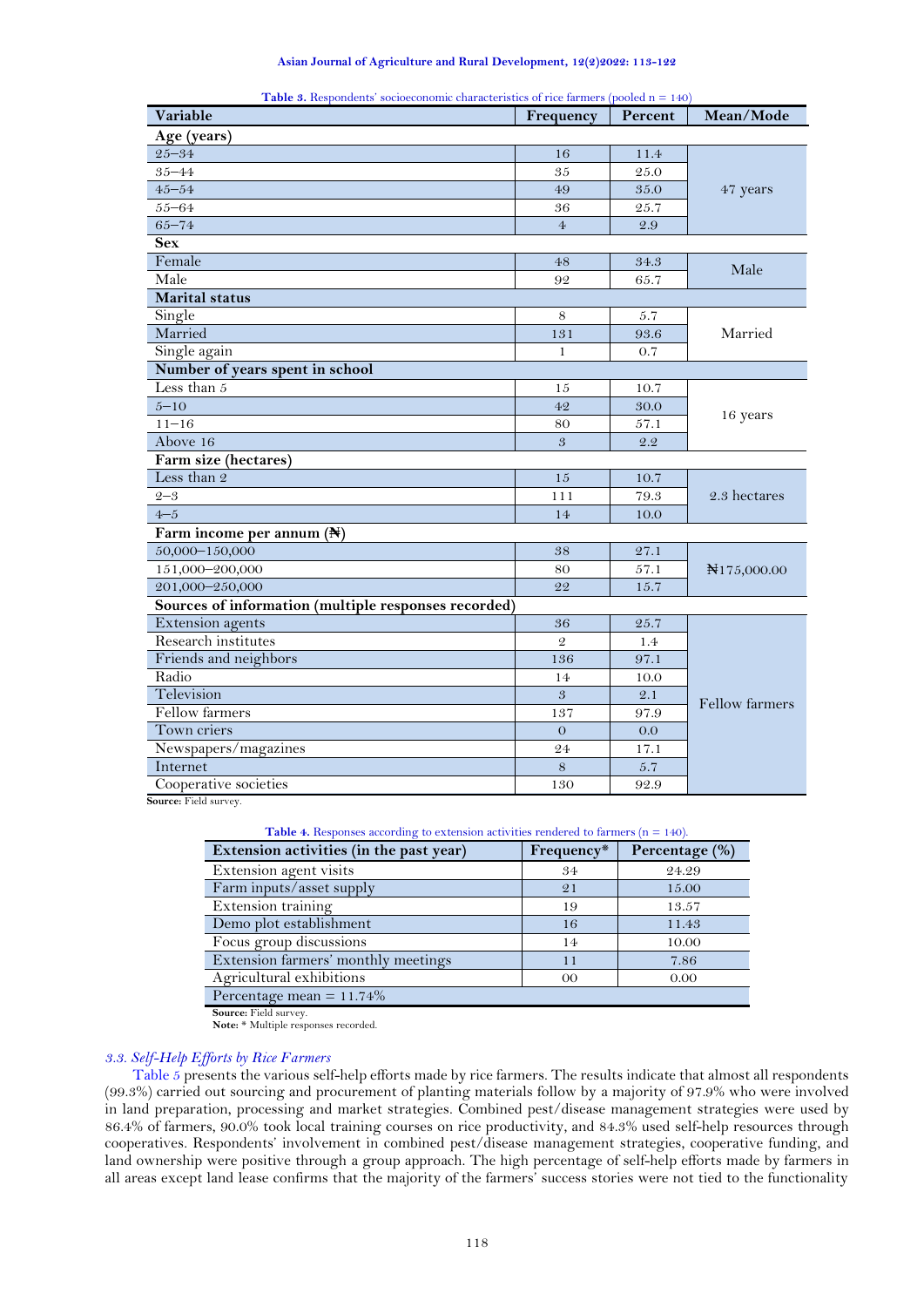<span id="page-6-0"></span>of agricultural extension activities. The overall self-help efforts mean percentage of 82.87% is encouraging. [Ovharhe](#page-9-17)  [and Gbigbi \(2017\)](#page-9-17) reported positive performance among water yam farmers through self-help group activities.

| Self-help efforts                           | Frequency* | Percent |
|---------------------------------------------|------------|---------|
| Procurement of planting materials           | 139        | 99.3    |
| Land preparation                            | 137        | 97.9    |
| Processing                                  | 137        | 97.9    |
| Market strategies                           | 137        | 97.9    |
| Local training                              | 126        | 90.0    |
| Combined pest/disease management strategies | 121        | 86.4    |
| Cooperative funding                         | 118        | 84.3    |
| Land ownership                              | 107        | 76.4    |
| Percentage mean $= 82.87\%$                 |            |         |
| Counse, Field anwear                        |            |         |

**Table 5.** Rice farmers' self-help efforts.

**Source:** Field survey. **Note**: \* Multiple responses recorded.

#### *3.4. Cooperative Management Techniques Engaged by Farmers*

[Table 6](#page-6-1) shows the various cooperative management techniques used by farmers who took part in the study. Out of the 12 cooperative management techniques that were examined in the study, nine of them were agreed to be important and satisfactory (regular annual general meetings ( $\bar{x}$  = 3.50), regular monthly meetings ( $\bar{x}$  = 3.49), monthly contributions ( $\bar{x} = 3.47$ ), satisfaction with the interest rate ( $\bar{x} = 3.21$ ), prompt loan payback ( $\bar{x} = 3.21$ ), partnerships with other cooperatives ( $\bar{x} = 3.20$ ), periodic member training sessions ( $\bar{x} = 3.19$ ), joint farm maintenance ( $\bar{x} = 2.90$ ), and penalty on late payment of loans ( $\bar{x} = 2.62$ ). Regular annual general meetings ( $\bar{x} = 3.50$ ) was agreed to be the most important cooperative management technique, while annual leadership tenure ( $\bar{x}$  = 1.57), partnership with the government ( $\bar{x} = 1.49$ ), and insurance schemes ( $\bar{x} = 1.27$ ) were the least important. These results are in line with those of [Ajayi, Muhammed, Tsado, Jibrin, and Olorunshola \(2015\)](#page-8-14), who stated that annual leadership tenure was not an important cooperative management technique among famers. There is a need to increase partnerships with the government to develop various incentives, such as encouraging farmers to partake in insurance schemes and training on the value of by-products from rice production for use in livestock feed production on a small scale, which will help to increase food security [\(Okpara, 2020\)](#page-9-6). [Ovharhe, Oyibo, and Alakpa \(2016\)](#page-9-18) reported how farmers partnered with the government through participation in the Fadama III project through which farmers were trained on the use of rice byproducts for livestock feed.

<span id="page-6-1"></span>

| <b>Cooperative Management</b>  | SD(1)    | D(2)     | A(3)     | <b>rasic of re</b> spondents cooperative management techniques engaged by namers.<br>SA(4) | Total        |      |              |
|--------------------------------|----------|----------|----------|--------------------------------------------------------------------------------------------|--------------|------|--------------|
| <b>Techniques</b>              |          |          |          |                                                                                            | <b>Score</b> | Mean | Remark       |
| Regular annual general         | 7(7)     | 14(28)   | 18(54)   | 101(401)                                                                                   | 490          | 3.50 | Satisfactory |
| meetings                       |          |          |          |                                                                                            |              |      |              |
| Regular monthly meetings       | 2(2)     | 11(22)   | 44(132)  | 83 (332)                                                                                   | 488          | 3.49 | Satisfactory |
| Monthly contributions          | 10(10)   | 15(30)   | 42(126)  | 73 (292)                                                                                   | 485          | 3.47 | Satisfactory |
| Satisfaction with the interest | 12(12)   | 10(20)   | 54 (162) | 64 (256)                                                                                   | 450          | 3.21 | Satisfactory |
| rate                           |          |          |          |                                                                                            |              |      |              |
| Prompt loan payback            | 10(10)   | 16(32)   | 49(147)  | 65 (260)                                                                                   | 449          | 3.21 | Satisfactory |
| Partnerships with other        | 7(7)     | 18(36)   | 55(165)  | 60 (240)                                                                                   | 448          | 3.20 | Satisfactory |
| cooperatives                   |          |          |          |                                                                                            |              |      |              |
| Periodic member training       | 13(13)   | 17(34)   | 41(123)  | 69 (276)                                                                                   | 446          | 3.19 | Satisfactory |
| sessions                       |          |          |          |                                                                                            |              |      |              |
| Joint farm maintenance         | 23 (23)  | 27(54)   | 31 (93)  | 59 (236)                                                                                   | 406          | 2.90 | Satisfactory |
| Penalties for late payment of  | 28 (28)  | 29 (58)  | 51(153)  | 32 (128)                                                                                   | 367          | 2.62 | Satisfactory |
| loans                          |          |          |          |                                                                                            |              |      |              |
| Annual leadership tenure (two  | 92 (92)  | 26 (52)  | 12(36)   | 10(40)                                                                                     | 220          | 1.57 | <b>Not</b>   |
| years)                         |          |          |          |                                                                                            |              |      | Satisfactory |
| Partnership with the           | 57(13)   | 63 (126) | 11(33)   | 9(36)                                                                                      | 208          | 1.49 | <b>Not</b>   |
| government                     |          |          |          |                                                                                            |              |      | Satisfactory |
| Insurance schemes              | 102(102) | 38 (76)  | O(0)     | 0(0)                                                                                       | 178          | 1.27 | <b>Not</b>   |
|                                |          |          |          |                                                                                            |              |      | Satisfactory |

**Table 6.** Respondents' cooperative management techniques engaged by farmers.

Grand mean  $= 2.76$ 

**Source:** Field survey.

**Note**: Mean  $\geq 2.5$  = strong techniques; mean  $\leq 2.5$  = weak techniques.

Cooperative management technique index  $= 0.69$  (high impact).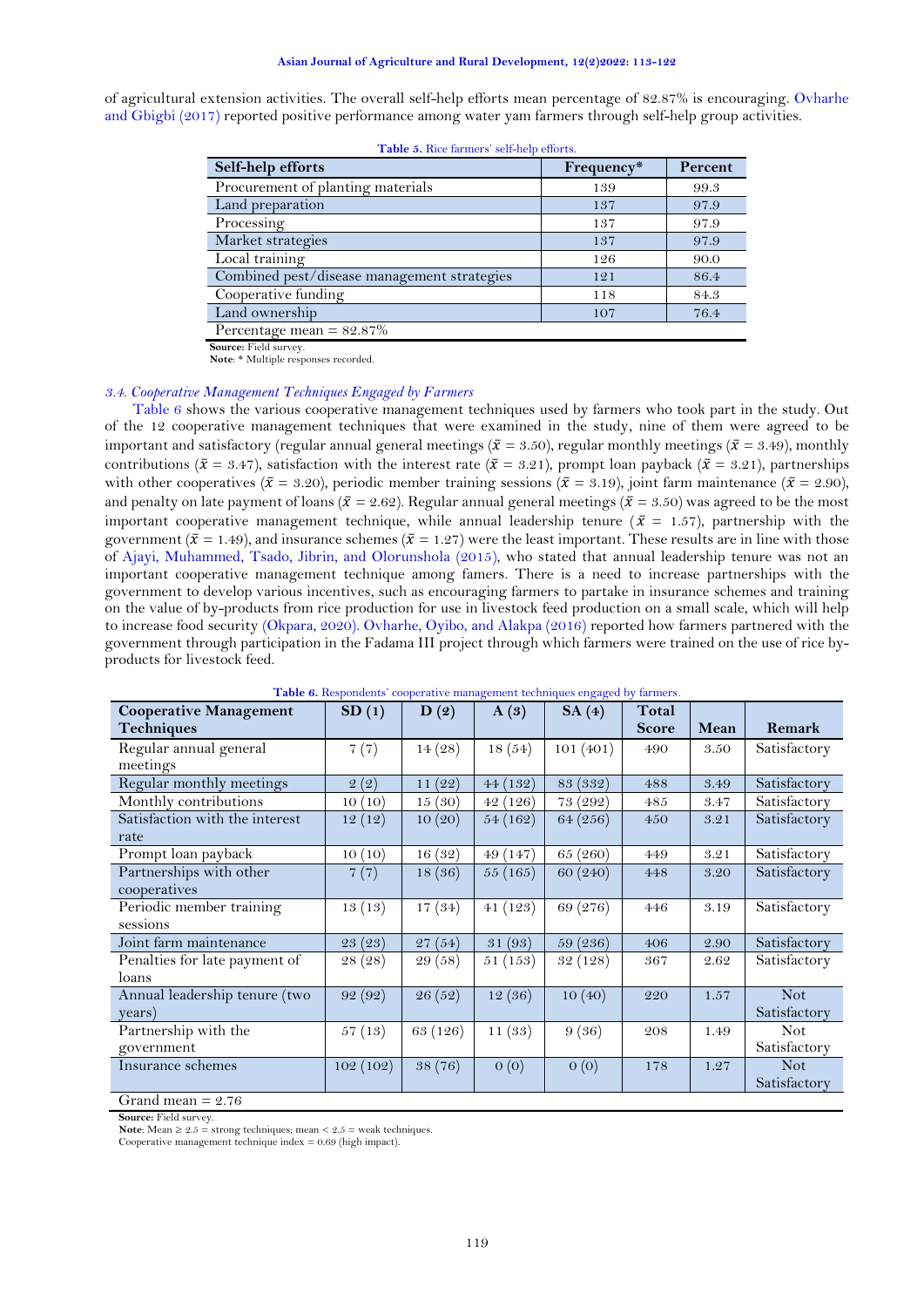## *3.5. Constraints Facing Extension Activities*

The various constraints facing extension activities perceived by the farmers in the study area are presented in [Table 7.](#page-7-0) Out of the 12 constraints examined in the study, the farmers perceived ten to be serious. They include poor training sessions by extension agents ( $\bar{x} = 2.70$ ), insufficient training kit ( $\bar{x} = 2.62$ ), insufficient field allowance ( $\bar{x} =$ 2.53), absence of mobility ( $\bar{x} = 2.49$ ), poor linkage with research bodies ( $\bar{x} = 2.45$ ), slow response to identified problems  $({\bar x}=2.41)$ , weak continuity of projects by new staff  $({\bar x}=2.39)$ , inadequate current farm technology dissemination  $({\bar x}=$ 2.30), absence of field accommodation ( $\bar{x} = 2.25$ ), and inadequate communication equipment and technologies ( $\bar{x} =$ 2.21). The two less serious constraints were language barrier ( $\bar{x} = 1.57$ ) and embezzlement of funds ( $\bar{x} = 1.13$ ).

The use of vernacular in communities has eliminated the language barrier. Adequate empowerment and mobilization of the extension workers is of paramount importance if he/she is to perform effectively since constraints seriously limit agricultural advancement [\(Gbigbi & Ovharhe, 2016;](#page-8-15) Gbıgbı[, 2021\)](#page-8-16). [Adeniji, Ega, Adeniyi, Ugwu, and](#page-8-17)  [Balogun \(2006\)](#page-8-17) reported that inefficiency in extension service delivery is caused by irregular payment of travel claims, unmotivated field staff, reduced training sessions for village extension workers, and reduced technology review meetings.

| $T/T$ $($<br>$\mathbf{X}$                                             | $\sqrt{2}$ |
|-----------------------------------------------------------------------|------------|
| <b>Table 7.</b> Responses to constraints facing extension activities. |            |

<span id="page-7-0"></span>

| Constraint                                 | NS(1)       | S(2)                     | VS(3)       | Total        | Mean | Remark      |
|--------------------------------------------|-------------|--------------------------|-------------|--------------|------|-------------|
|                                            |             |                          |             | <b>Score</b> |      |             |
| Poor training sessions by extension agents | 0(0)        | 42(84)                   | 98 (294)    | 378          | 2.70 | Serious     |
| Insufficient training kit                  | $\sigma(0)$ | (104)<br>52 (            | 88 (264)    | 368          | 2.62 | Serious     |
| Insufficient field allowance               | 8(8)        | 50(100)                  | 82 (246)    | 354          | 2.53 | Serious     |
| Absence of mobility                        | 0(0)        | 71(142)                  | 69 (207)    | 349          | 2.49 | Serious     |
| Poor linkage with research bodies          | 12(12)      | (112)<br>56 <sub>1</sub> | 73 (219)    | 343          | 2.45 | Serious     |
| Slow response to identified problems       | $\sigma(0)$ | (166)<br>83              | 57(171)     | 337          | 2.41 | Serious     |
| Weak continuity of projects by new staff   | 0(0)        | (170)<br>85 (            | 55(165)     | 335          | 2.39 | Serious     |
| Inadequate current farm technology         | 2(2)        | 94(188)                  | 44(132)     | 322          | 2.30 | Serious     |
| dissemination                              |             |                          |             |              |      |             |
| Absence of field accommodation             | 12(12)      | 81 (162)                 | 47(141)     | 315          | 2.25 | Serious     |
| Inadequate communication equipment and     | 10(10)      | 90(80)                   | 40(120)     | 310          | 2.21 | Serious     |
| technologies                               |             |                          |             |              |      |             |
| Language barrier                           | 85 (85)     | 30(60)                   | 25(75)      | 220          | 1.57 | Not serious |
| Embezzlement of funds                      | 122 (122)   | 18(36)                   | $\theta(0)$ | 158          | 1.13 | Not serious |
| Grand mean $= 2.25$                        |             |                          |             |              |      |             |

**Source:** Field survey.

**Note**: Mean  $\geq 2.0$  = serious constraints; mean  $\leq 2.0$  = weak constraints. Constraint index = 0.75.

## *3.6. Difference in Constraints Experience among Rice Farmers Based on Their Socioeconomic Backgrounds*

[Table 8](#page-7-1) shows the chi-square test results of the difference in constraints experience between rice farmers given their socioeconomic backgrounds. The results revealed that there is a significant difference between the age category (years), crops being farmed and constraints ( $X^2 = 12.755$ ;  $P < 0.05$ ). The results also revealed that there is a significant difference between farming experience (years), crops being farmed and constraints ( $X^2 = 13.632$ ;  $P < 0.01$ ), and the number of years spent in school, crops being farmed and constraints ( $X^2 = 11.883$ ;  $P < 0.01$ ). The higher the age and farming experience, the better the rice farmers are able to overcome the constraints and challenges facing the enterprise. Based on these results, which do not correspond wit[h Ovharhe \(2016\)](#page-9-16), who conducted a similar study with cassava, the null hypothesis, which stated that there is no significant difference in constraints experience between rice farmers given their socioeconomic background, is rejected.

<span id="page-7-1"></span>

| <b>Table 8.</b> Responses to unfertile in constraints experienced among rice farmers given their socioeconomic background. |                                    |                               |               |                           |
|----------------------------------------------------------------------------------------------------------------------------|------------------------------------|-------------------------------|---------------|---------------------------|
| Variable                                                                                                                   | <b>Total Pearson</b><br>Chi-square | Fisher's<br><b>Exact Test</b> | Df            | Asymp. Sig.<br>(2-tailed) |
| Age category (years), crops being farmed and<br>constraints                                                                | $12.755^{a**}$                     |                               | 4             | 0.013                     |
| Farming experience (years), crops being farmed<br>and constraints                                                          | $13.632$ a***                      |                               | 3             | 0.003                     |
| Number of years spent in school category, crops<br>being farmed and constraints                                            | $11.883$ <sup>a***</sup>           |                               | $\mathcal{Q}$ | 0.003                     |
| Farm income category, crops being farmed and<br>constraints                                                                |                                    | 0.601                         |               | 0.302                     |

**Table 8.** Responses to difference in constraints experienced among rice farmers given their socioeconomic background.

**Note:** \*\*\* significant at the 1% level of probability; \*\* significant at the 5% level of probability.

# **4. CONCLUSION**

This study has generated useful results and discussions. It revealed that more married male farmers dominate rice farming on a small-scale production level. They rely more on neighbors, friends, cooperative members and fellow farmers as a means of information dissemination than extension workers who are inadequate in the conduct of their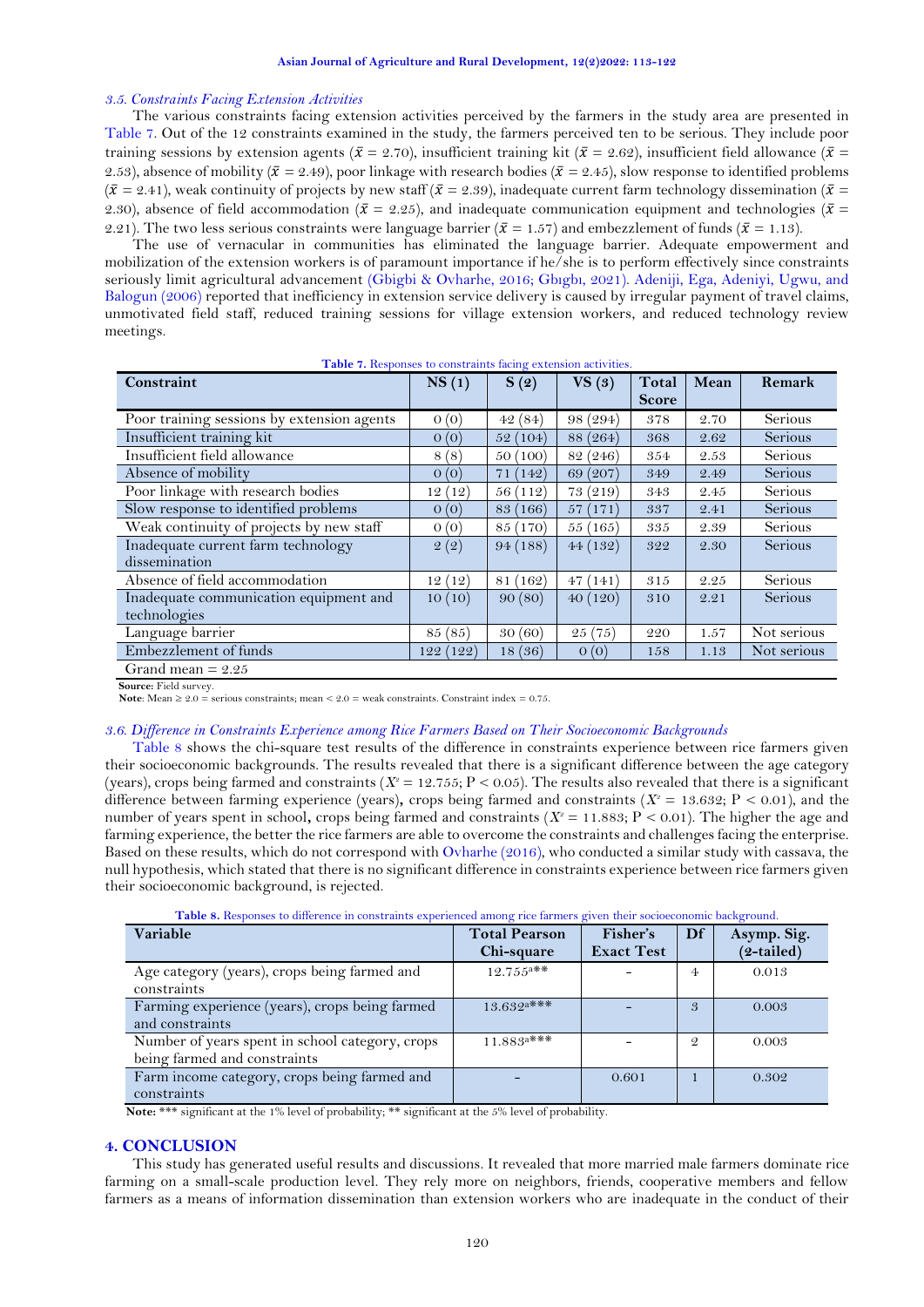activities. Self-help and cooperative management techniques used by farmers were highly rated. The majority of the limitations facing extension activities perceived by the farmers are serious, such as poor training sessions by extension agents, insufficient training kits and field allowances, absence of mobility, and poor linkage with research bodies. The implication is that these limitations have jeopardized their efforts and contributed to the poor functionality among rice farmers' cooperatives in the study area. The activities of the individual groups culminated to general cooperative activities.

The study therefore makes the following recommendations based on the findings and suggests policy implications as a back-up for effective functionality of agricultural extension activities:

- i. Male farmers being the domiciliary factor is not sufficient, efforts should be made to incorporate female farmers and youths in the rice production industry. Enactment of a policy encouraging women and youths to venture into rice production is suggested. This will increase the scale of rice farming, food security, income generation, and will to some extent curb youth restiveness.
- ii. The reliance on other farmers for information dissemination over extension workers in this technological age is discreditable. For proper functionality of extension workers, there should be policies on holistic administrative and welfare package provision to ensure that set goals are deliverable.
- iii. Self-help and cooperative management techniques used by the rice farmers were commendable. Notwithstanding, for the sustainability of best practices, there is a need to revamp the policy on annual agricultural produce exhibition and award ceremonies. This will prompt healthy competition among rice farmers and drive the extension workers toward better functionality.
- iv. Regarding constraints facing extension workers leading to poor functionality in agricultural extension activities, as a policy there should be a consistent practice of capacity building locally and internationally, which will expose personnel to contemporary issues in agricultural extension advancement.

**Funding:** This study received no specific financial support.

**Competing Interests:** The authors declare that they have no competing interests. **Authors' Contributions:** All authors contributed equally to the conception and design of the study.

Views and opinions expressed in this study are those of the authors views; the Asian Journal of Agriculture and Rural Development shall not be responsible or answerable for any loss, damage, or liability, etc. caused in relation to/arising out of the use of the content.

#### **REFERENCES**

- <span id="page-8-12"></span>Achoja, F., & Nwokolo, N. (2021). Is debt financing a burden or a boost to the growth of small scale poultry farms? Evidence from Nigeria. *Journal of Tekirdag Faculty of Agriculture, 18*(2), 179-186.
- <span id="page-8-17"></span>Adeniji, A. A., Ega, L., Adeniyi, A. A., Ugwu, B. O., & Balogun, A. D. (2006). Effect of desertification on cassava production potentials in North Eastern Nigeria. *Journal of Research and Policies, 2*(1), 37-42.
- <span id="page-8-13"></span>Agbamu, J. U. (2005). Problems and prospects of agricultural extension services in developing countries. In Adedoyin, O. (ed). Agricultural extension in Nigeria (pp. 159-169). Enugu, Nigeria: Agricultural Extension Society of Nigeria (AESON).
- <span id="page-8-7"></span>Agumagu, A., & Nwaogwugwu, O. (2006). Extension agents' commitment to extension work in Abia and Rivers States, Nigeria. *Global Approaches to Extension Practice: A Journal of Agricultural Extension, 2*(1), 50-59.
- <span id="page-8-2"></span>Ajala, A. S., & Gana, A. (2015). Analysis of challenges facing rice processing in Nigeria. *Journal of Food Processing, 10*(1), 1155 – 1161.
- <span id="page-8-14"></span>Ajayi, O. J., Muhammed, Y., Tsado, J. H., Jibrin, S., & Olorunshola, A. E. (2015). Effects of extension services on cassava production in Akoko North-East of Ondo State, Nigeria. *Nigerian Journal of Agriculture, Food and Environment, 11*(3), 19-24.
- <span id="page-8-1"></span>Attah, C. P. (2012). *Assessment of rice farmers cooperative in Enugu State, Nigeria.* A PhD Thesis Presented to the Department of Agricultural Extension, University of Nigeria, Nsukka.
- <span id="page-8-4"></span>Bello, A. D. (2010). The role of cooperative societies in economic development, department of public administration (pp. 78). Zaria, Nigeria: Ahmadu Bello University.
- <span id="page-8-10"></span>C-GIDD. (2016). Canback global income distribution database. Retrieved from https/[/www.cgidd.com.](http://www.cgidd.com/) [Assessed 12.12.2020].
- <span id="page-8-0"></span>Chaubey, D., Prakash, V., Yadav, T. C., & Singh, G. (2018). Doubling of farmers' income though integrated farming system approaches in Bihar- a review. *International Journal of Current Microbiology and Applied Sciences, 7*(12), 1602-1613.
- <span id="page-8-9"></span>Daokinal, R. (2005). Analysis of returns and constraints in poultry production. *Pakistan Journal of Agricultural Economics, 3*(2), 14- 23.
- <span id="page-8-6"></span>Erie, A. P. (2009). A conceptual framework for the privatization and commercialization of agricultural extension services: A case study of Edo State, Nigeria (pp. 125). Edo State, Nigeria: Rudel Printers and Publishers.
- <span id="page-8-5"></span>Ewubare, D. B., Aiie, H. A., & Akekere, A. (2008). Financial institutional and market (pp. 220). Port Harcourt, Nigeria: Pearl Publishers.
- <span id="page-8-15"></span>Gbigbi, M. T., & Ovharhe, O. J. (2016). Constraints to adoption of new technologies by small scale farmers in Bomadi local government area of Delta State, Nigeria. *Nigerian Journal of Farm Management, 15*(1), 22–23.
- <span id="page-8-16"></span>Gbıgbı, T. (2021). Technical efficiency and profitability of cassava production in Delta State: A stochastic frontier production function analysis. *Tekirdağ Faculty of Agriculture Journal, 18*(1), 21-31.
- <span id="page-8-11"></span>Imolehin, E. D., & Wada, A. C. (2000). Meeting the rice production and consumption demands of Nigeria with improved technology. International Rice Commission Newsletter. Retrieved from [http://www.fao.org/docrep/x7164t/7164t04.html.](http://www.fao.org/docrep/x7164t/7164t04.html) [Assessed 9/09/2020].
- <span id="page-8-8"></span>Khan, M. Z. (2017). Assessment of extension agents' knowledge and skills regarding pest management in Khyber Pakhtunkhwa Province –Pakistan. *Agrofor International Journal, 2*(2), 132 – 140.
- <span id="page-8-3"></span>Longtau, S. R. (2003). A review and description of rice production systems in Nigeria (pp. 50). Jos, Plateau State, Nigeria: Eco-Systems Development Organisation.